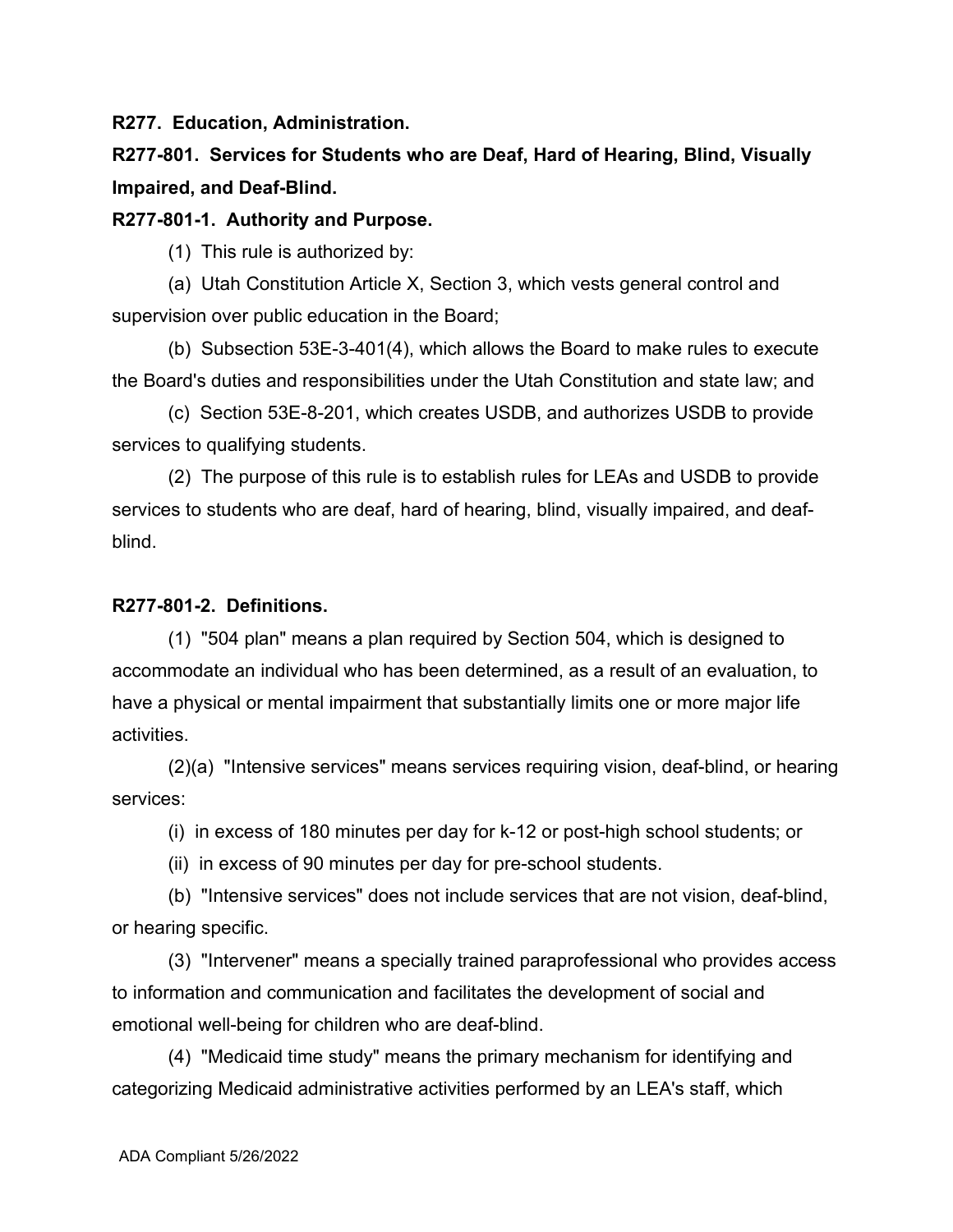serves as the basis for developing claims for the costs of administrative activities that may be properly reimbursed under Medicaid.

(5) "Minimum school program" or "MSP" means the same as that terms is defined in Section 53F-2-102.

(6) "Qualifying student" means a student who is deaf, hard of hearing, blind, visually impaired, or deaf-blind who qualifies for services in accordance with Subsection 53E-8-401(1).

(7) "Section 504" means Section 504 of the Rehabilitation Act of 1973, codified at 29 USC 701, et seq.

(8) "Utah eTranscript and Record Exchange" or "UTREx" means a system that allows individual detailed student records to be exchanged electronically among LEAs and the Board, and allows electronic transcripts to be sent to any post-secondary institution, private or public, in-state or out-of-state, that participates in the e-transcript service.

(9) "Weighted pupil unit" or "WPU" means the basic per pupil unit used to calculate the amount of state funds for which a school district is eligible.

## **R277-801-3. Responsibilities of LEAs.**

(1)(a) An LEA is the single point of entry for USDB services for qualifying students.

(b) A qualifying student may not enroll in a USDB program without a referral from an LEA.

(c) When evaluating services for a qualifying student, an LEA and the USDB shall consider:

(i) primary disabilities;

(ii) secondary disabilities; and

(iii) other factors, including:

(A) transportation needs; and

(B) length of time the student would spend in transport daily.

(2) Notwithstanding Subsection (1), a qualifying student may enroll directly in USDB if: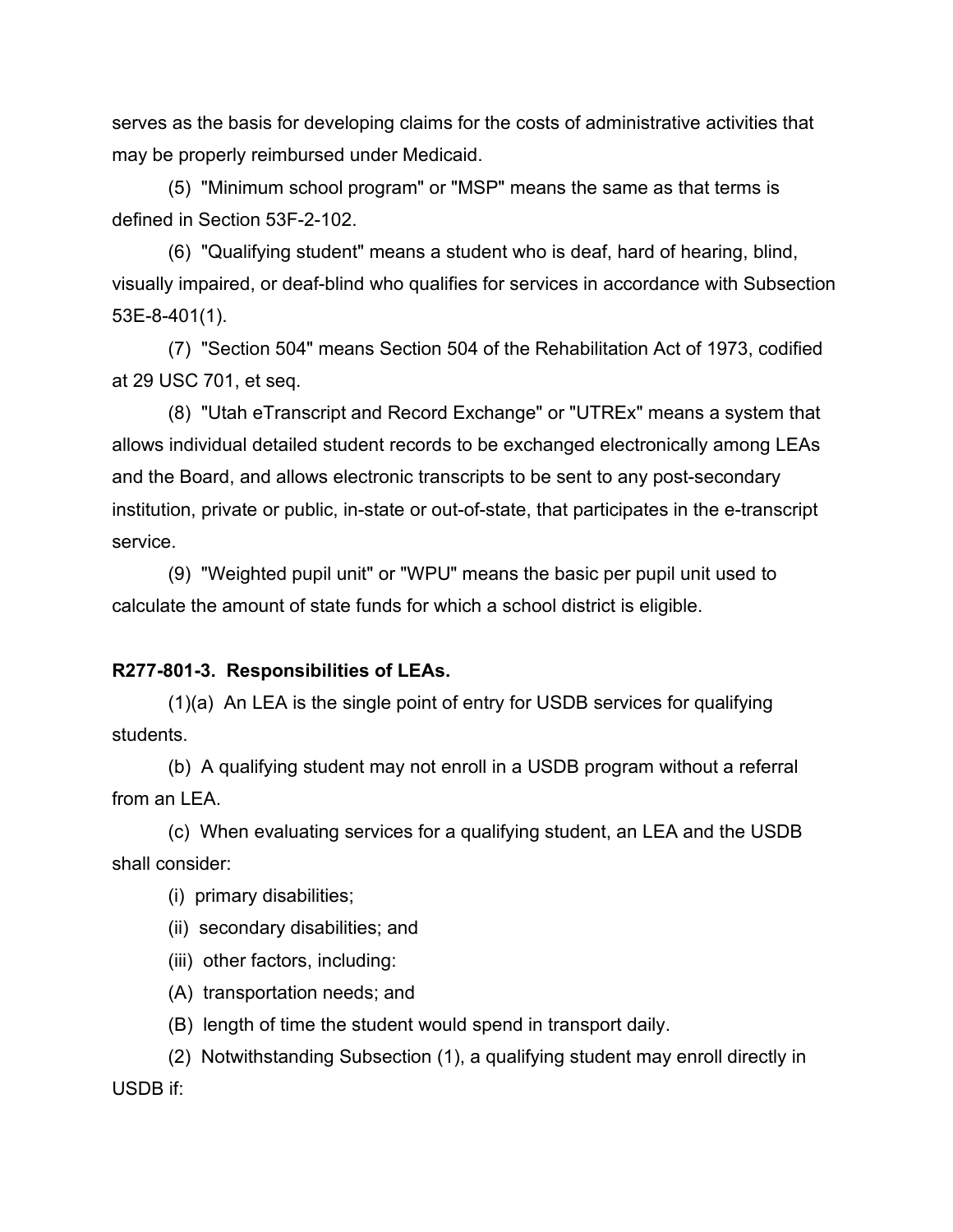(a) the student's previous primary instruction was in American Sign Language;

and

(b) USDB's program most closely matches the qualifying student's prior program of instruction.

(3) A qualifying student may receive services under:

(a) IDEA;

(b) Section 504; or

(c) a USDB preschool services plan.

(4) An LEA shall annually provide to the Superintendent the name and contact information for any student with vision loss or hearing loss, even if it isn't the student's primary disability.

(5)(a) An LEA has the responsibility for the design and implementation of and IEP or Section 504 plan for qualifying students.

(b) Specific details of required intensive services for a student shall be defined within the student's IEP.

(c) A qualifying student who enrolls in a Utah school district or charter school may be eligible to receive intensive services from sensory specialists employed by USDB, if appropriately designated as specialized instruction or a related services as part of an IEP or Section 504 plan.

(6)(a) An LEA with greater than 3% of the student population statewide may elect to contract with USDB to provide outreach services.

(b) An LEA may employ their own sensory specialists to meet the IEP or 504 plan needs of qualifying students.

(7)(a) An LEA is responsible for the development of a qualifying student's IEP, including any assessments necessary for initial placement.

(b) Notwithstanding Subsection (7)(a), an LEA may not commit USDB to provide services to qualifying students unless USDB has participated in the IEP.

(c)(i) An LEA and USDB shall consider least restrictive environment, as well as intensive services needs of a qualifying student in determining an appropriate placement.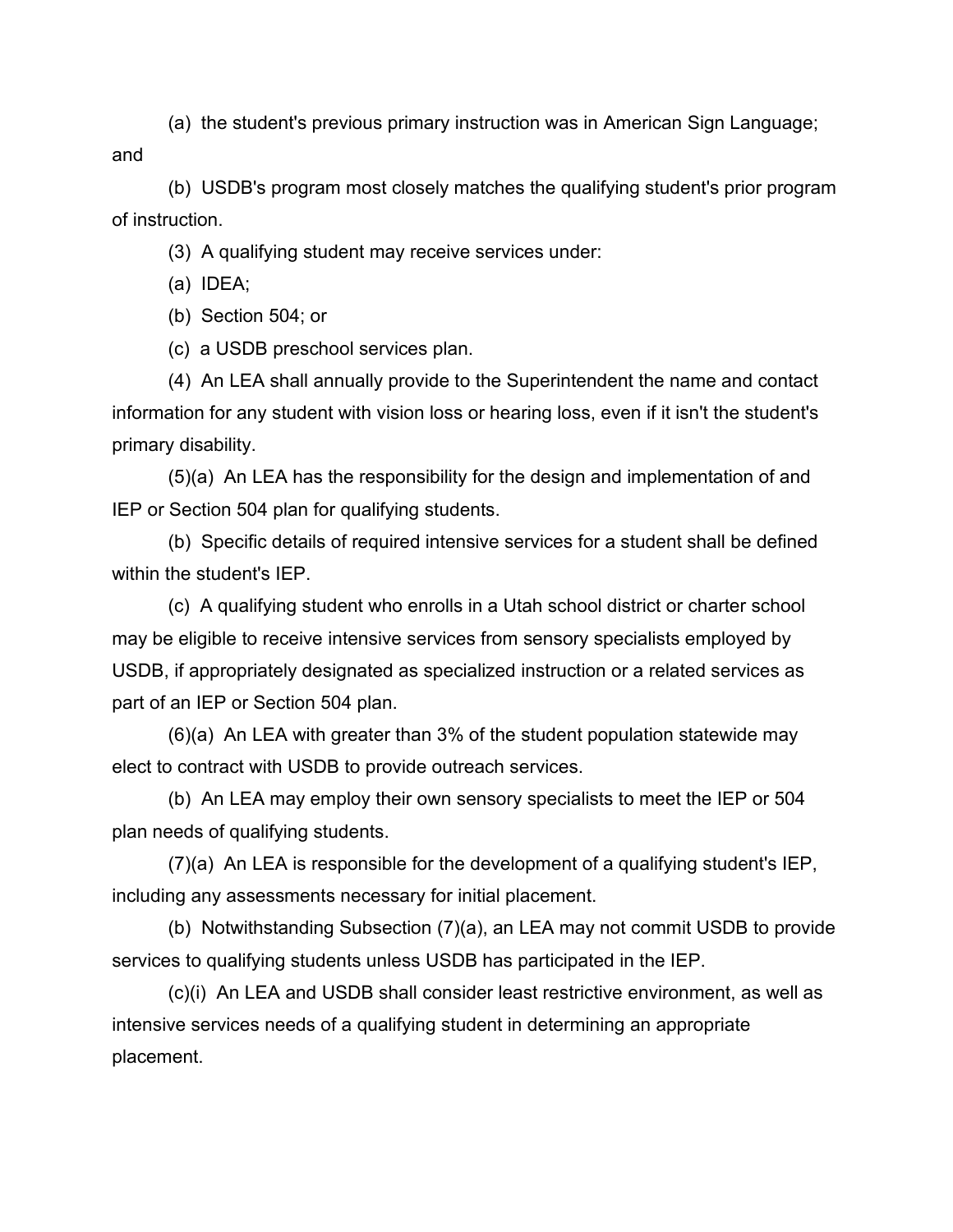(ii) In the case of deaf or hard of hearing students, an IEP team should consider the opportunity for a student to have direct communication with teachers and peers.

(8) Notwithstanding Subsection (7), if a qualifying student enrolls directly with USDB in accordance with Subsection (2), USDB shall develop the student's IEP, including any assessments necessary for initial placement.

(9) If an LEA is working with USDB staff:

(a) the LEA shall provide internet access and technical support to permit USDB staff to access the internet through technology and hardware;

(b) the LEA and USDB technology staff will jointly determine procedures to ensure access to LEA technology systems; and

(c) USDB shall provide and maintain all needed hardware and software provided to USDB staff.

(10) An LEA shall provide an assistive technology device a student if the assistive technology device is required for the implementation of the student's IEP.

## **R277-801-4. Designation of USDB as an LEA.**

(1)(a) In order to meet the educational needs of qualifying students, an IEP team may enroll a qualifying student in a USDB program and may designate USDB as the LEA for the qualifying student.

(b) If USDB is designated as the LEA under Subsection (1)(a), the USDB program shall be treated as a placement option within the LEA continuum, and the referring LEA staff shall continue to attend IEP meetings.

(2)(a) If USDB is designated as a qualifying student's LEA, USDB is responsible from that point on for the design and implementation of the student's IEP, 504 Plan, or USDB preschool service plan.

(b) USDB shall provide all special education and related services and costs documented in an IEP for a qualifying student described in Subsection (2)(a).

(c) USDB may request consultation from the referring LEA for the design of services that are required by the student beyond the student's sensory needs.

**R277-801-5. Correlation of Responsibilities.**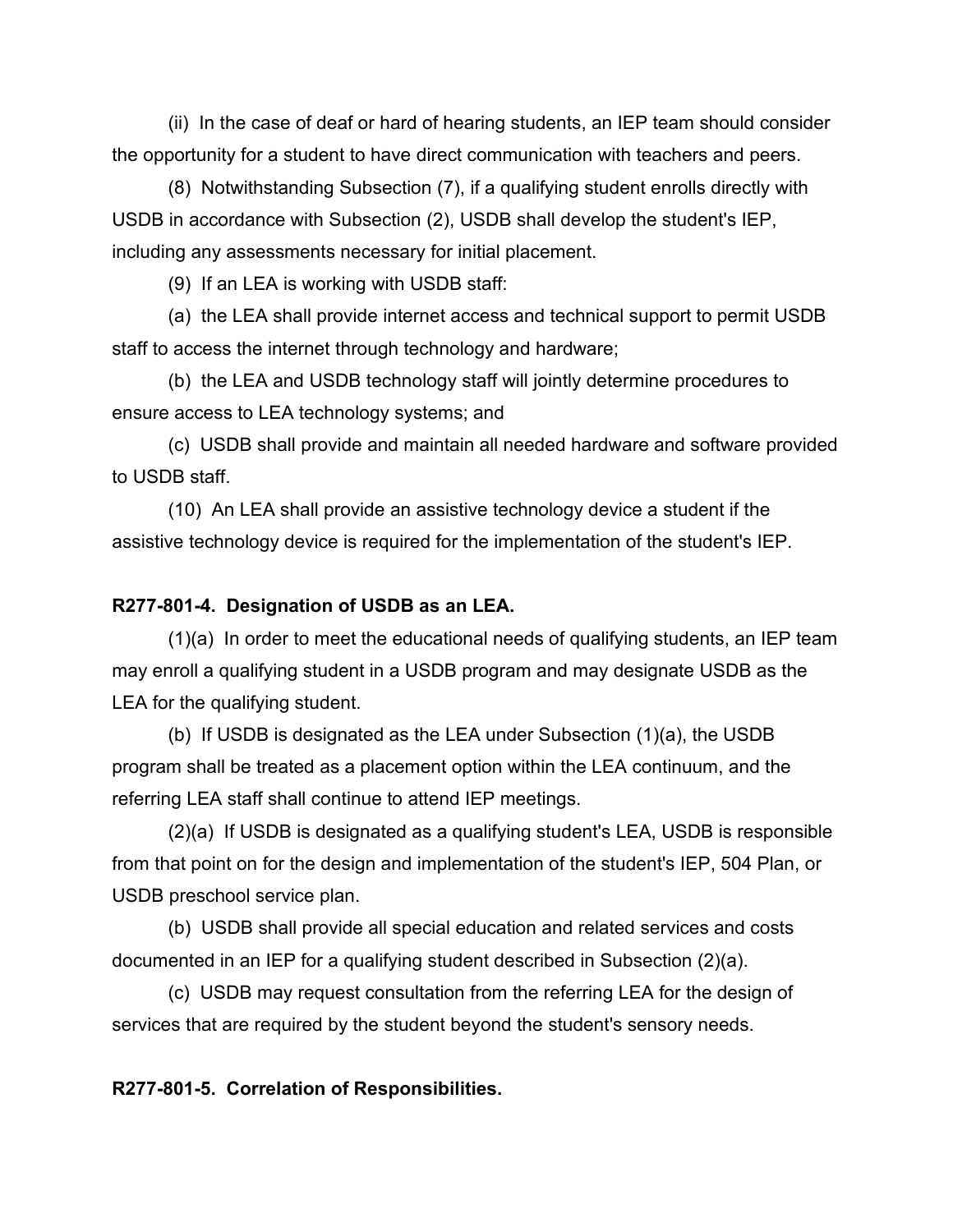(1) For qualifying students currently enrolled with an LEA and receiving services through USDB outreach programs, an LEA will provide a list of students and their IEP due dates for the upcoming school year to USDB no later than June 30 annually.

(2) An LEA shall invite USDB staff to attend IEP or 504 plan meetings for qualifying students, including meetings for:

(a) students transitioning from Part C to Part B;

(b) students moving from out of state; and

(c) students transferring between LEAs.

(3)(a) For qualifying students enrolled in an LEA and receiving no services from USDB, an LEA shall invite USDB to attend any meeting where USDB services may be considered for that student.

(b) If a change of placement is considered, both the referring LEA and USDB will participate and establish a timeline to ensure a successful transition for the student.

(4) IEP or 504 plan meetings shall be at a mutually agreed upon time and location, with appropriate notification to all parties.

(5)(a) The Board and USDB shall provide ongoing interpreter training toward certification and mentoring for all interpreters, as requested by individual LEAs.

(b) Training provided under Subsection (5)(a) shall provide certified interpreters with the opportunity to improve skills and move up to a higher level of certification.

(c) An LEA may contract with USDB to provide interpreter services for students attending the LEA or an LEA school where a USDB extension classroom is located.

(6)(a) Each LEA, including USDB as the designated LEA, is responsible for ensuring the timely provision of textbooks and material as required by the IDEA.

(b) The Board shall annually provide information to LEAs regarding the costs of accessible materials in the state.

## **R277-801-6. Services for Qualifying Students.**

(1) If a qualifying student is enrolled with USDB as the designated LEA:

(a) USDB shall include the qualifying student in all Board-required enrollment reports including:

(i) fall enrollment counts;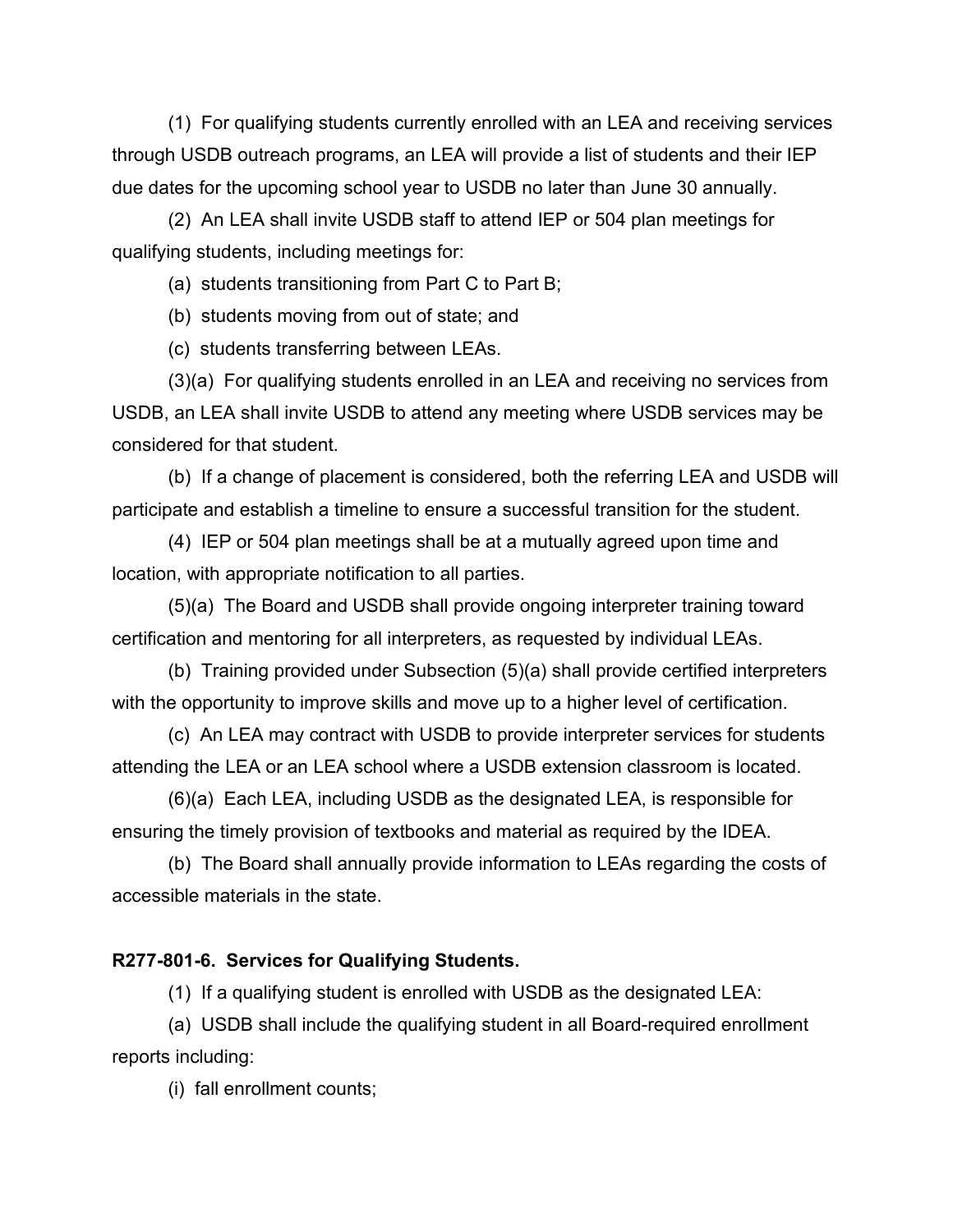(ii) the child count of students with disabilities; and

(iii) the end-of-year enrollment report;

(b) Any agreements between the referring LEA and USDB shall be documented as part of a written agreement, which shall be reviewed at least annually;

(c)(i) A qualifying student's IEP team shall determine the student's transportation needs;

(ii) USDB shall provide transportation as a related service in an IEP or if required to implement a 504 plan; and

(iii) A referring LEA shall combine resources with USDB, whenever possible, to provide within-LEA transportation;

(d)(i) USDB shall annually administer all Board-required assessments.

(ii) USDB may provide alternate tests in accordance with a student's IEP and state law; and

(e) USDB shall develop and implement all programs, policies, and procedures required of an LEA by the Board and state law.

(2) If a qualifying student attends USDB extension classrooms located within an LEA:

(a) the student shall be enrolled in the general education program of the LEA school the student is attending;

(b) the LEA school shall be designated as the "school of record" for the student;

(c) the student shall be included by the LEA school or district in all required reports and uploads to UTREx;

(d) the student shall be counted in the LEA school or district total enrollment, and will be included in the calculation of all funding formulas, including Weighted Pupil Units and Minimum School Program;

(e) the student shall receive access to LEA programs and services consistent with their IEP or 504 plan, consistent with services available to other students enrolled in the student's school;

(f) the student may not be enrolled in the special education program of the LEA school the student is attending;

(g) USDB shall ensure the student receives a free appropriate public education;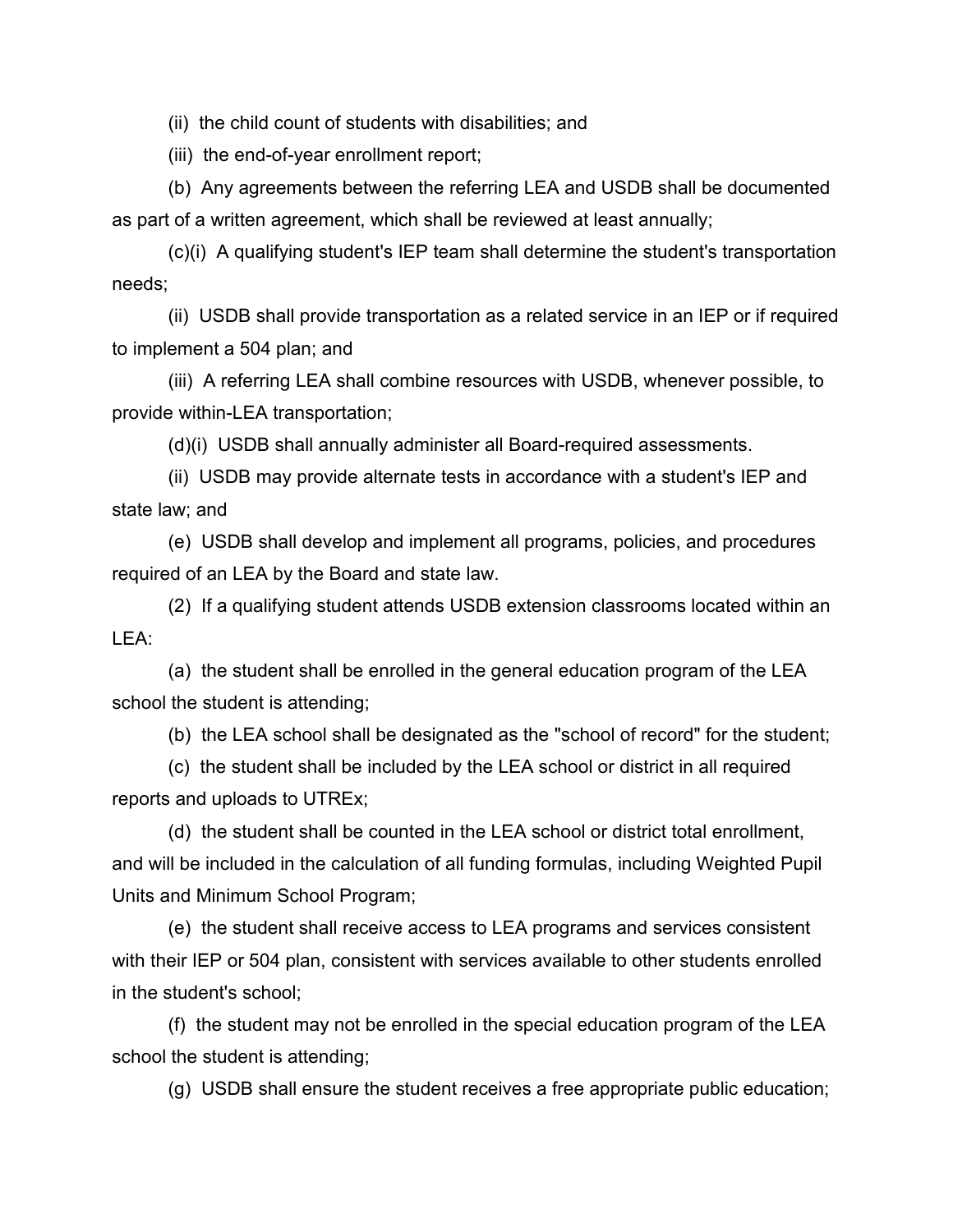(h) USDB shall ensure the student receives all special education and related services, including interpreting services, as required on the student's IEP or 504 plan;

(i) the LEA school shall generate general education funding or WPU for the student;

(j) USDB shall receive federal IDEA funding in accordance with USDB's legislative line item funding;

(k) the LEA school shall receive no state or federal special education funding for the student;

(l)(i) USDB shall provide transportation for the student as a related service when it is included in an IEP.

(ii) an LEA school shall combine resources with USDB, whenever possible, to provide within-LEA transportation; and

(m) an LEA school and USDB shall jointly ensure that any portable classrooms have access to intercom and phone service.

(3) If a qualifying student receives USDB outreach or consulting services:

(a) the student shall be enrolled in the general and special education programs of the LEA school the student attends;

(b) the LEA shall include the student in the calculation of state special education and IDEA funds for the school district or charter school; and

(c) USDB may not submit the students to UTREx and may not receive state or federal special education funding.

(4) USDB shall provide the following services free of charge to every LEA, regardless of size, exclusive of additional related services:

(a) Educational Resource Center resources, including loaner equipment;

(b) USIMAC materials;

(c) interpreter training;

(d) professional development;

(e) expanded core curriculum;

(f) enrichment programs and activities;

(g) consultations;

(h) psychological assessments for the deaf and the blind;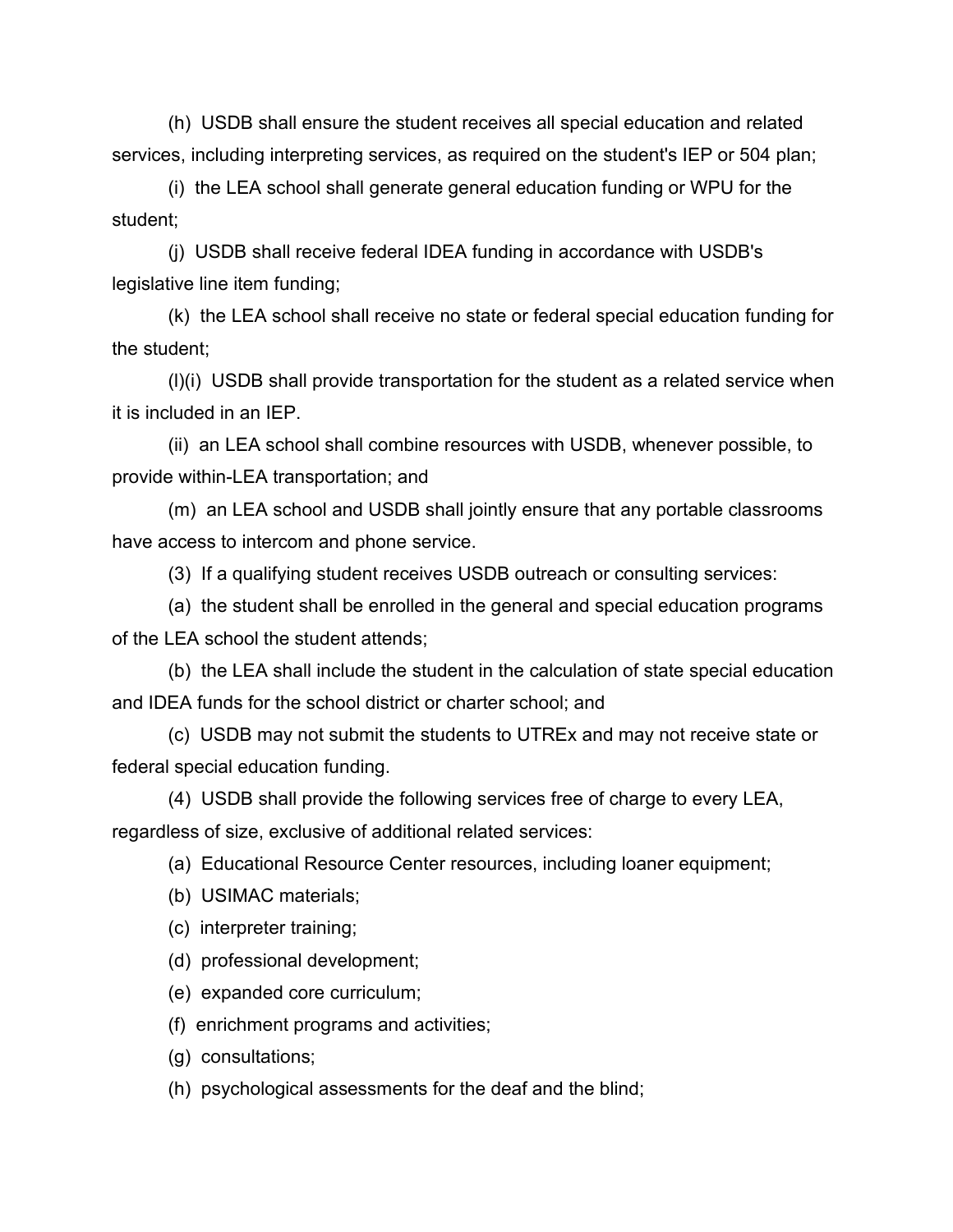- (i) speech assessments for deaf students;
- (j) behavioral intervention and supports;
- (k) deaf-blind specialists; and
- (l) deaf-blind interveners.
- (5) USDB may offer to provide the following other services to LEAs for deaf,

blind, and deaf-blind qualifying students, exclusive of additional related services:

- (a) Teachers of the Blind and Visually Impaired or "TVI;"
- (b) Orientation and Mobility or "O & M;"
- (c) educational and assistive technology;
- (d) vision screenings;
- (e) low vision support and evaluations;
- (f) extended school year services in accordance with R277-751;
- (g) teachers for the deaf and hard of hearing;
- (h) audiological services; and
- (i) American Sign Language-English interpreters.
- (6) USDB shall provide all funded outreach services at no cost for qualifying

students within an LEA with less than 3% of the student population statewide.

(7) An LEA with greater than 3% of the student population statewide shall provide services for qualifying students.

(a) An LEA may contract with USDB to provide services for students if an LEA has greater than 3% of the student population statewide.

(i) An LEA and USDB shall sign contracts prior to initiation of services.

(ii) An LEA shall make payments in two installments, in January and June.

(iii) The Board may assist USDB in collection of outstanding balances upon request.

(b) An LEA with greater than 3% of the student population statewide may opt out and transfer responsibilities for providing services to USDB subject to legislative appropriation of funds.

(8) The Superintendent shall provide a list of LEAs that exceed the 3% threshold by December 15 for the upcoming school year.